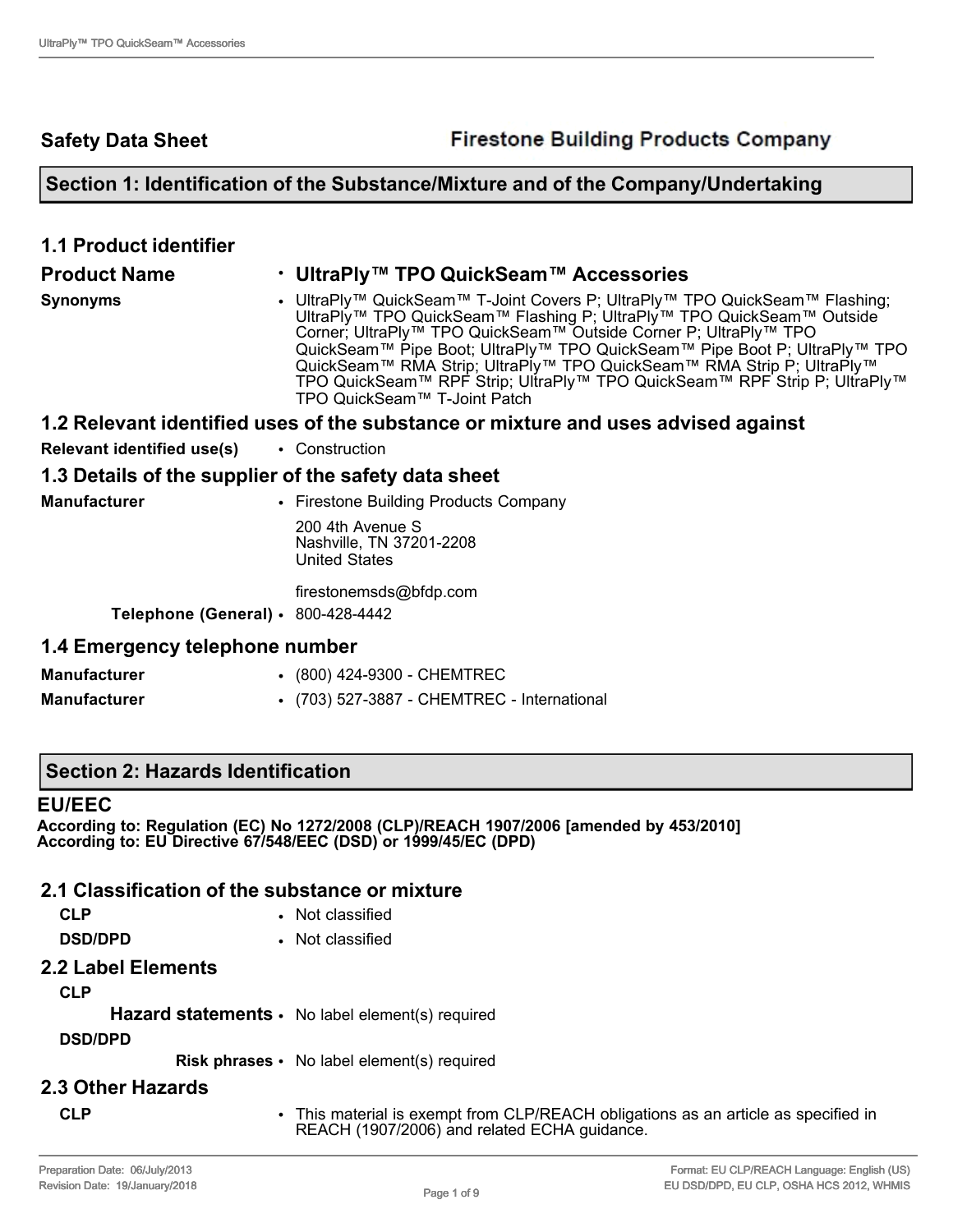**DSD/DPD** • Under European Directive 1999/45/EC these product(s) are exempt and considered manufactured article(s) under stated normal conditions of use.

**United States (US) According to: OSHA 29 CFR 1910.1200 HCS**

# **2.1 Classification of the substance or mixture OSHA HCS 2012** • Not classified **2.2 Label elements OSHA HCS 2012 Hazard statements** • No label elements(s) required **2.3 Other hazards OSHA HCS 2012** • Under United States Regulations (29 CFR 1910.1200 - Hazard Communication Standard) this product is exempt as an article under stated normal conditions of use.

#### **Canada**

**According to: WHMIS** 

| 2.1 Classification of the substance or mixture |                                                                                                                                                                                                                                                        |
|------------------------------------------------|--------------------------------------------------------------------------------------------------------------------------------------------------------------------------------------------------------------------------------------------------------|
| <b>WHMIS</b>                                   | • Not classified                                                                                                                                                                                                                                       |
| 2.2 Label elements                             |                                                                                                                                                                                                                                                        |
| <b>WHMIS</b>                                   | • No label element(s) required                                                                                                                                                                                                                         |
| 2.3 Other hazards                              |                                                                                                                                                                                                                                                        |
| <b>WHMIS</b>                                   | • Under Canadian regulations (Workplace Hazardous Materials Information System<br>(WHMIS) - Hazardous Products Act (HPA), Section 11(1)), these product(s) are<br>exempt and considered manufactured article(s) under stated normal conditions of use. |

## **2.4 Other information**

• This material, as an article, does not legally require an SDS.

*See Section 12 for Ecological Information.* 

**Section 3 - Composition/Information on Ingredients**

## **3.1 Substances**

• Material does not meet the criteria of a substance in accordance with Regulation (EC) No 1272/2008.

## **3.2 Mixtures**

| <b>Composition</b>      |                     |         |            |                                                                       |                  |
|-------------------------|---------------------|---------|------------|-----------------------------------------------------------------------|------------------|
| <b>I</b> Chemical Name  | <b>I</b> dentifiers | $\%$    |            | <b>LD50/LC50</b> Classifications According to Regulation/Directive    | <b>IComments</b> |
| Nonhazardous Components | <b>NDA</b>          | $100\%$ | <b>NDA</b> | <b>EU DSD/DPD: None</b><br>EU CLP: None<br><b>OSHA HCS 2012: None</b> | <b>NDA</b>       |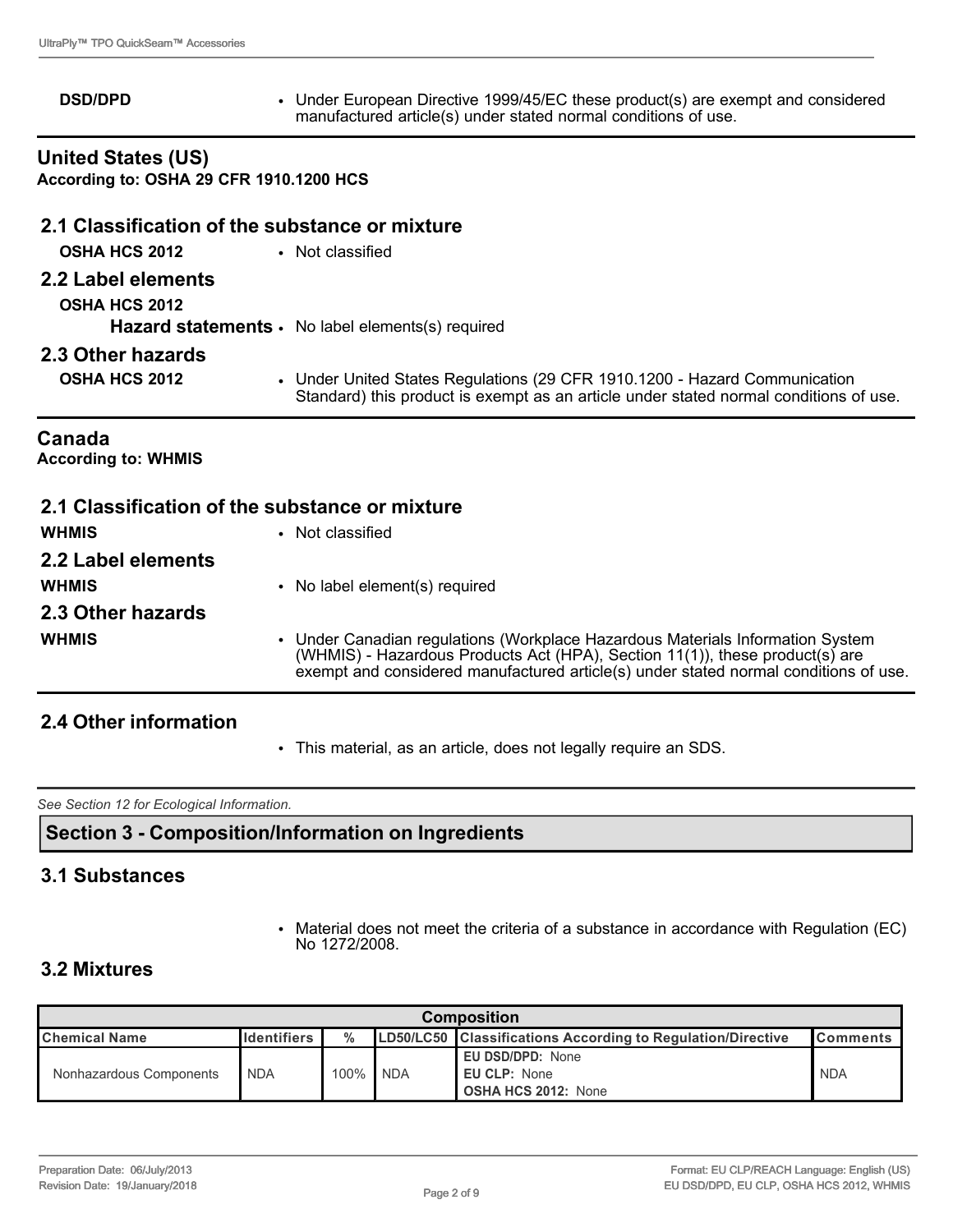#### *See Section 11 for Toxicological Information.*

## **Section 4 - First Aid Measures**

#### **4.1 Description of first aid measures**

| Inhalation  | • First aid is not expected to be necessary if material is used under ordinary conditions<br>and as recommended. If signs/symptoms develop, move person to fresh air.<br>Administer oxygen if breathing is difficult. Give artificial respiration if victim is not<br>breathing. If signs/symptoms continue, get medical attention. |
|-------------|-------------------------------------------------------------------------------------------------------------------------------------------------------------------------------------------------------------------------------------------------------------------------------------------------------------------------------------|
| <b>Skin</b> | • First aid is not expected to be necessary if material is used under ordinary conditions<br>and as recommended. Wash skin with soap and water. If signs/symptoms develop,<br>get medical attention.                                                                                                                                |
| Eye         | • First aid is not expected to be necessary if material is used under ordinary conditions<br>and as recommended. If contact with material occurs flush eyes with water. If<br>signs/symptoms develop, get medical attention.                                                                                                        |
| Ingestion   | • First aid is not expected to be necessary if material is used under ordinary conditions<br>and as recommended. If signs/symptoms develop, get medical attention.                                                                                                                                                                  |
|             | 4.2 Most important symptoms and effects, both acute and delayed                                                                                                                                                                                                                                                                     |
|             | • Refer to Section 11 - Toxicological Information.                                                                                                                                                                                                                                                                                  |
|             | الموامع معربة فيتم مساومته الماموم ويمام ويملئك والمستحلم والمماس والمقارح مسميا يربسونكم استمالهما والراق                                                                                                                                                                                                                          |

#### **4.3 Indication of any immediate medical attention and special treatment needed**

| <b>Notes to Physician</b> |  |  |
|---------------------------|--|--|
|---------------------------|--|--|

**Notes to Physician** • All treatments should be based on observed signs and symptoms of distress in the patient. Consideration should be given to the possibility that overexposure to materials other than this product may have occurred.

|  |  | Section 5 - Firefighting Measures |  |
|--|--|-----------------------------------|--|
|--|--|-----------------------------------|--|

## **5.1 Extinguishing media**

|                                                | <b>Suitable Extinguishing Media •</b> Water, foam, dry chemical, carbon dioxide (CO2).      |
|------------------------------------------------|---------------------------------------------------------------------------------------------|
| <b>Unsuitable Extinguishing</b><br>Media       | • None known.                                                                               |
|                                                | 5.2 Special hazards arising from the substance or mixture                                   |
| <b>Hazards</b>                                 | <b>Unusual Fire and Explosion</b> . Does not present any special fire or explosive hazards. |
| <b>Hazardous Combustion</b><br><b>Products</b> | • Upon reaching temperatures of combustion, produces corrosive and/or toxic fumes.          |
| 5.3 Advice for firefighters                    |                                                                                             |
|                                                |                                                                                             |

• Fire-fighters should wear appropriate protective equipment and self-contained breathing apparatus (SCBA) with a full face-piece operated in positive pressure mode. Structural firefighters' protective clothing will only provide limited protection.

## **Section 6 - Accidental Release Measures**

## **6.1 Personal precautions, protective equipment and emergency procedures**

| <b>Personal Precautions</b>   | • No special precautions expected to be necessary if material is used under ordinary<br>conditions and as recommended.                                  |
|-------------------------------|---------------------------------------------------------------------------------------------------------------------------------------------------------|
| <b>Emergency Procedures</b>   | • No emergency procedures are expected to be necessary if material is used under<br>ordinary conditions as recommended. Use normal clean up procedures. |
| 6.2 Environmental precautions |                                                                                                                                                         |

## **6.2 Environmental precautions**

• No special precautions necessary.

# **6.3 Methods and material for containment and cleaning up**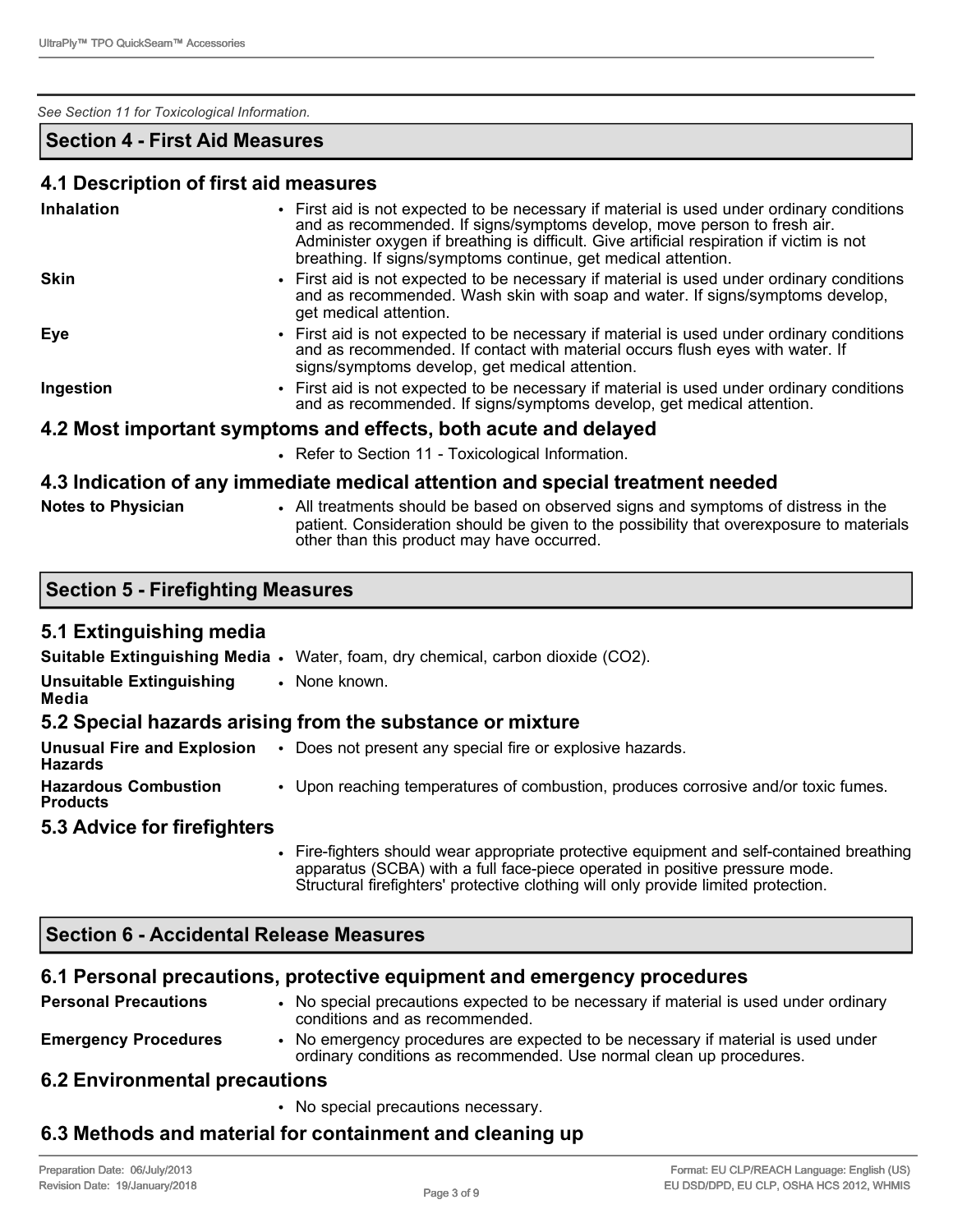#### **Containment/Clean-up Measures**

• Pick up pieces and place in container or bag for disposal.

## **6.4 Reference to other sections**

• Refer to Section 8 - Exposure Controls/Personal Protection and Section 13 - Disposal Considerations.

## **Section 7 - Handling and Storage**

## **7.1 Precautions for safe handling**

**Handling • Use good safety and industrial hygiene practices.** 

## **7.2 Conditions for safe storage, including any incompatibilities**

- 
- **Storage Store in a cool, dry, well-ventilated place.**
- **7.3 Specific end use(s)**
- Refer to Section 1.2 Relevant identified uses.

## **Section 8 - Exposure Controls/Personal Protection**

#### **8.1 Control parameters Exposure Limits/Guidelines** • No exposure limits/guidelines available for the material or the components. **8.2 Exposure controls Engineering Measures/Controls** • Under normal conditions of use, special ventilation is not required. **Personal Protective Equipment Respiratory** • No respiratory protection is required under normal conditions of use. **Eye/Face** • Under normal conditions of use, eye protection is not required. **Skin/Body** • No skin protection is ordinarily required under normal conditions of use. **Environmental Exposure Controls** • Follow best practice for site management and disposal of waste.

# **Section 9 - Physical and Chemical Properties**

# **9.1 Information on Basic Physical and Chemical Properties**

| <b>Material Description</b>       |               |                              |                                                              |
|-----------------------------------|---------------|------------------------------|--------------------------------------------------------------|
| <b>Physical Form</b>              | Solid         | Appearance/Description       | White solid (EPDM) laminated to<br>tape. Slight rubber odor. |
| Color                             | White         | Odor                         | Slight rubber odor.                                          |
| Odor Threshold                    | Data lacking  |                              |                                                              |
| <b>General Properties</b>         |               |                              |                                                              |
| <b>Boiling Point</b>              | Not relevant  | Melting Point/Freezing Point | Data lacking                                                 |
| Decomposition Temperature         | Data lacking  | pH                           | Not relevant                                                 |
| Specific Gravity/Relative Density | $> 1$ Water=1 | <b>Water Solubility</b>      | Negligible $< 0.1 %$                                         |
| Viscosity                         | Not relevant  | <b>Explosive Properties</b>  | Not relevant.                                                |
| Oxidizing Properties:             | Not relevant. |                              |                                                              |
| <b>Volatility</b>                 |               |                              |                                                              |
| Vapor Pressure                    | Not relevant  | <b>Vapor Density</b>         | Not relevant                                                 |
| Evaporation Rate                  | Not relevant  |                              |                                                              |
| Flammability                      |               |                              |                                                              |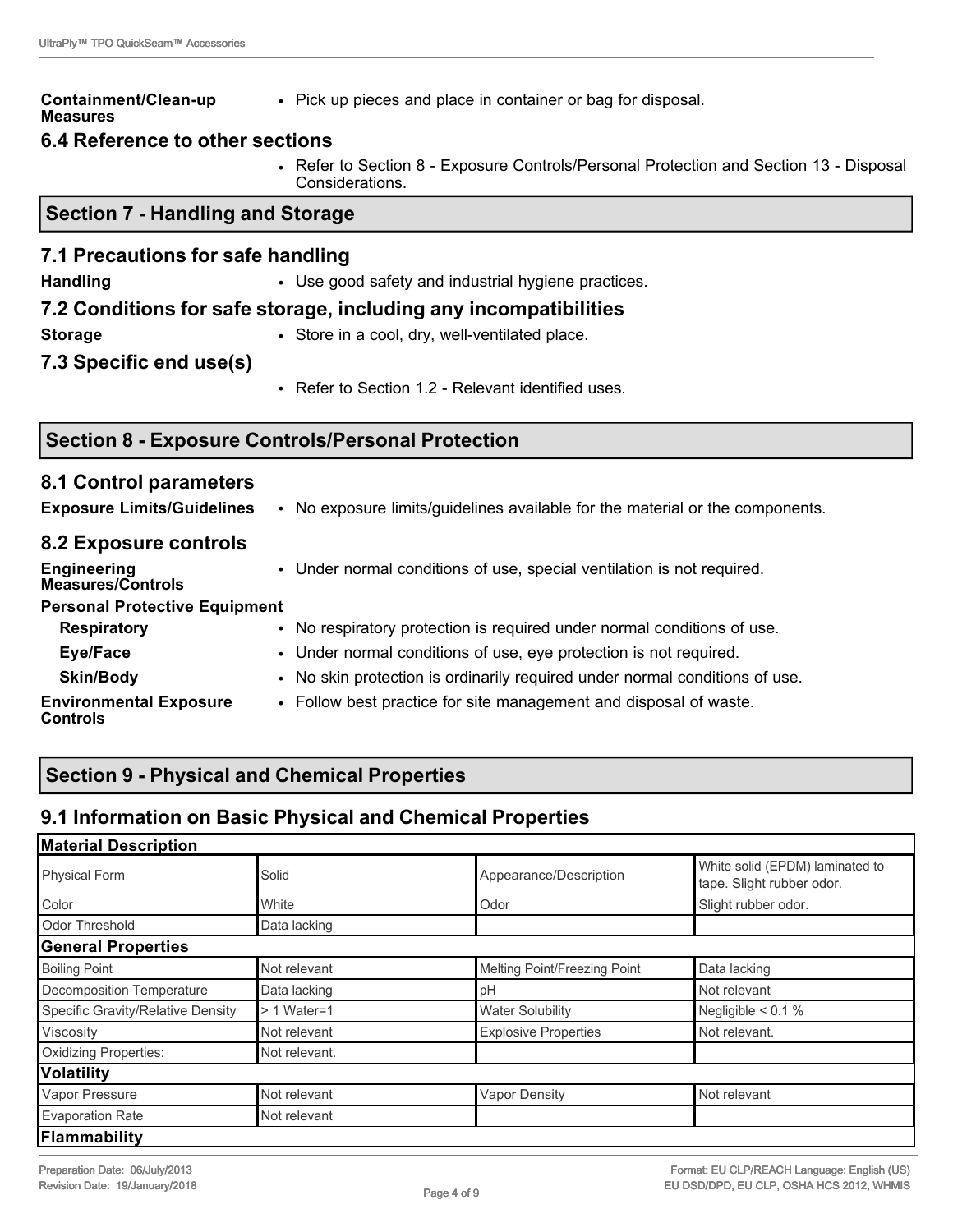| <b>Flash Point</b>                               | Not relevant  | <b>UEL</b>   | Not relevant |
|--------------------------------------------------|---------------|--------------|--------------|
| 'LEL                                             | Not relevant  | Autoignition | Not relevant |
| Flammability (solid, gas)                        | Not relevant. |              |              |
| <b>IEnvironmental</b>                            |               |              |              |
| Octanol/Water Partition coefficient Data lacking |               |              |              |

## **9.2 Other Information**

• No additional physical and chemical parameters noted.

| <b>Section 10: Stability and Reactivity</b> |                                                                                             |  |  |
|---------------------------------------------|---------------------------------------------------------------------------------------------|--|--|
| <b>10.1 Reactivity</b>                      |                                                                                             |  |  |
|                                             | • No dangerous reaction known under conditions of normal use.                               |  |  |
| <b>10.2 Chemical stability</b>              |                                                                                             |  |  |
|                                             | • Stable under normal temperatures and pressures.                                           |  |  |
| 10.3 Possibility of hazardous reactions     |                                                                                             |  |  |
|                                             | • Hazardous polymerization will not occur.                                                  |  |  |
| <b>10.4 Conditions to avoid</b>             |                                                                                             |  |  |
|                                             | • Avoid flames, sparks, or other sources of ignition.                                       |  |  |
| 10.5 Incompatible materials                 |                                                                                             |  |  |
|                                             | • No data available.                                                                        |  |  |
| 10.6 Hazardous decomposition products       |                                                                                             |  |  |
|                                             | • Thermal decomposition could produce CO, CO2, and sulfur oxides and oxides of<br>nitrogen. |  |  |

# **Section 11 - Toxicological Information**

# **11.1 Information on toxicological effects**

**Other Material Information** • This material is an article that does not release or otherwise result in exposure to a hazardous chemical under normal use. The information provided below is for components only and is not expected to be applicable to the material as a whole.

| <b>GHS Properties</b>            | <b>Classification</b>                                               |
|----------------------------------|---------------------------------------------------------------------|
| Acute toxicity                   | <b>EU/CLP</b> • Not relevant<br><b>OSHA HCS 2012 • Not relevant</b> |
| <b>Skin corrosion/Irritation</b> | <b>EU/CLP</b> • Not relevant<br><b>OSHA HCS 2012 • Not relevant</b> |
| Serious eye damage/Irritation    | <b>EU/CLP</b> • Not relevant<br><b>OSHA HCS 2012 . Not relevant</b> |
| <b>ISkin sensitization</b>       | <b>EU/CLP</b> • Not relevant<br><b>OSHA HCS 2012 • Not relevant</b> |
| Respiratory sensitization        | <b>EU/CLP</b> • Not relevant<br><b>OSHA HCS 2012 • Not relevant</b> |
| <b>Aspiration Hazard</b>         | <b>EU/CLP</b> • Not relevant<br><b>OSHA HCS 2012 • Not relevant</b> |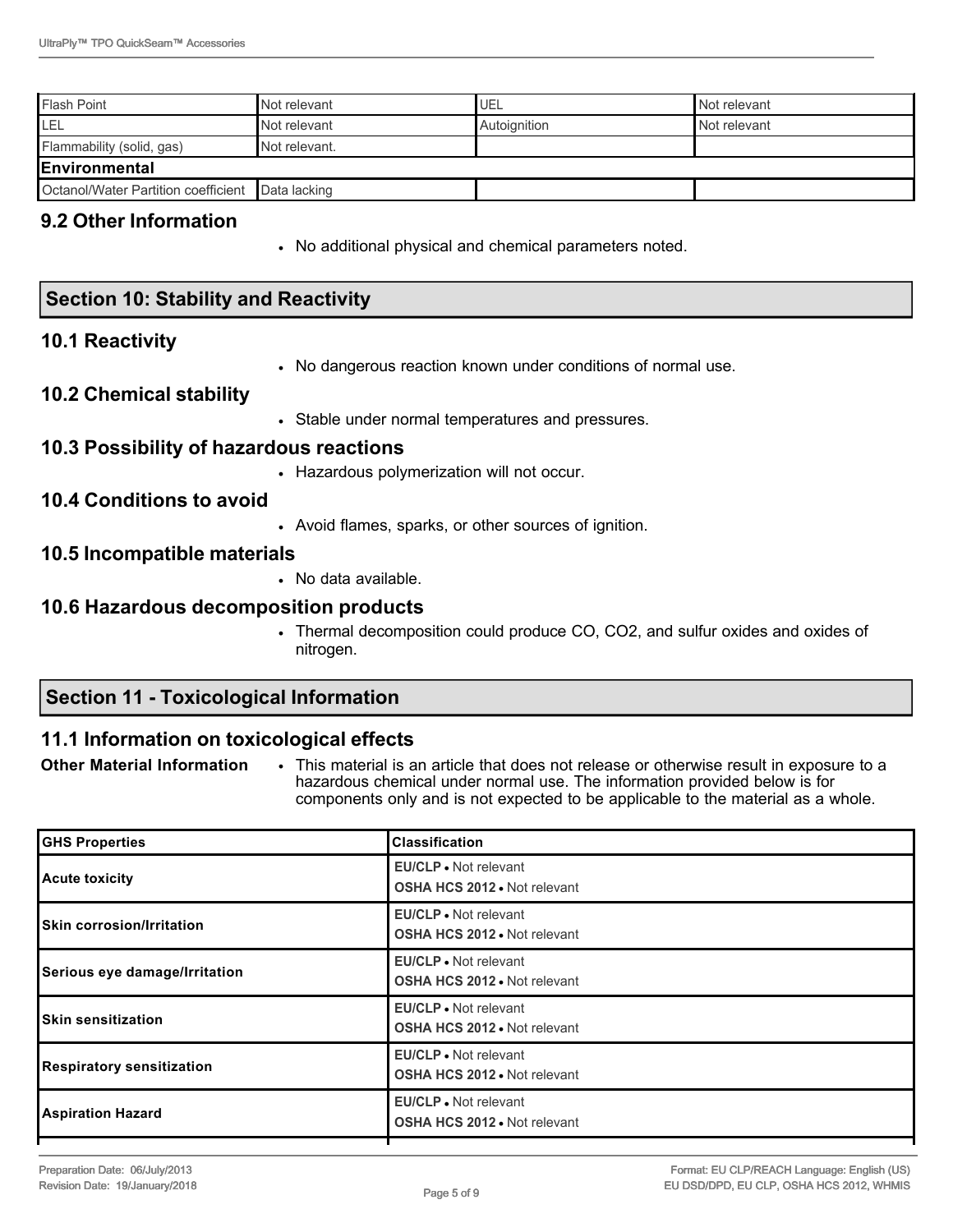| <b>Carcinogenicity</b>        | <b>EU/CLP</b> • Not relevant<br><b>OSHA HCS 2012 • Not relevant</b> |
|-------------------------------|---------------------------------------------------------------------|
| <b>Germ Cell Mutagenicity</b> | <b>EU/CLP</b> . Not relevant<br><b>OSHA HCS 2012 . Not relevant</b> |
| Toxicity for Reproduction     | EU/CLP • Not relevant<br><b>OSHA HCS 2012 • Not relevant</b>        |
| <b>ISTOT-SE</b>               | <b>EU/CLP</b> • Not relevant<br><b>OSHA HCS 2012 . Not relevant</b> |
| <b>ISTOT-RE</b>               | EU/CLP • Not relevant<br><b>OSHA HCS 2012 • Not relevant</b>        |

## **Potential Health Effects**

| <b>Inhalation</b>           |                                                                   |
|-----------------------------|-------------------------------------------------------------------|
| Acute (Immediate)           | • Under normal conditions of use, no health effects are expected. |
| <b>Chronic (Delayed)</b>    | • Under normal conditions of use, no health effects are expected. |
| <b>Skin</b>                 |                                                                   |
| Acute (Immediate)           | • Under normal conditions of use, no health effects are expected. |
| <b>Chronic (Delayed)</b>    | • Under normal conditions of use, no health effects are expected. |
| Eye                         |                                                                   |
| Acute (Immediate)           | • Under normal conditions of use, no health effects are expected. |
| <b>Chronic (Delayed)</b>    | • Under normal conditions of use, no health effects are expected. |
| Ingestion                   |                                                                   |
| Acute (Immediate)           | • Under normal conditions of use, no health effects are expected. |
| <b>Chronic (Delayed)</b>    | • Under normal conditions of use, no health effects are expected. |
| <b>Reproductive Effects</b> | • No reproductive effects expected.                               |

# **Section 12 - Ecological Information**

| <b>12.1 Toxicity</b>                    |                                                     |
|-----------------------------------------|-----------------------------------------------------|
|                                         | • Material data lacking.                            |
| 12.2 Persistence and degradability      |                                                     |
|                                         | • Material data lacking.                            |
| 12.3 Bioaccumulative potential          |                                                     |
|                                         | • Material data lacking.                            |
| <b>12.4 Mobility in Soil</b>            |                                                     |
|                                         | • Material data lacking.                            |
| 12.5 Results of PBT and vPvB assessment |                                                     |
|                                         | • PBT and vPvB assessment has not been carried out. |
| 12.6 Other adverse effects              |                                                     |
|                                         | • Material data lacking.                            |

# **Section 13 - Disposal Considerations**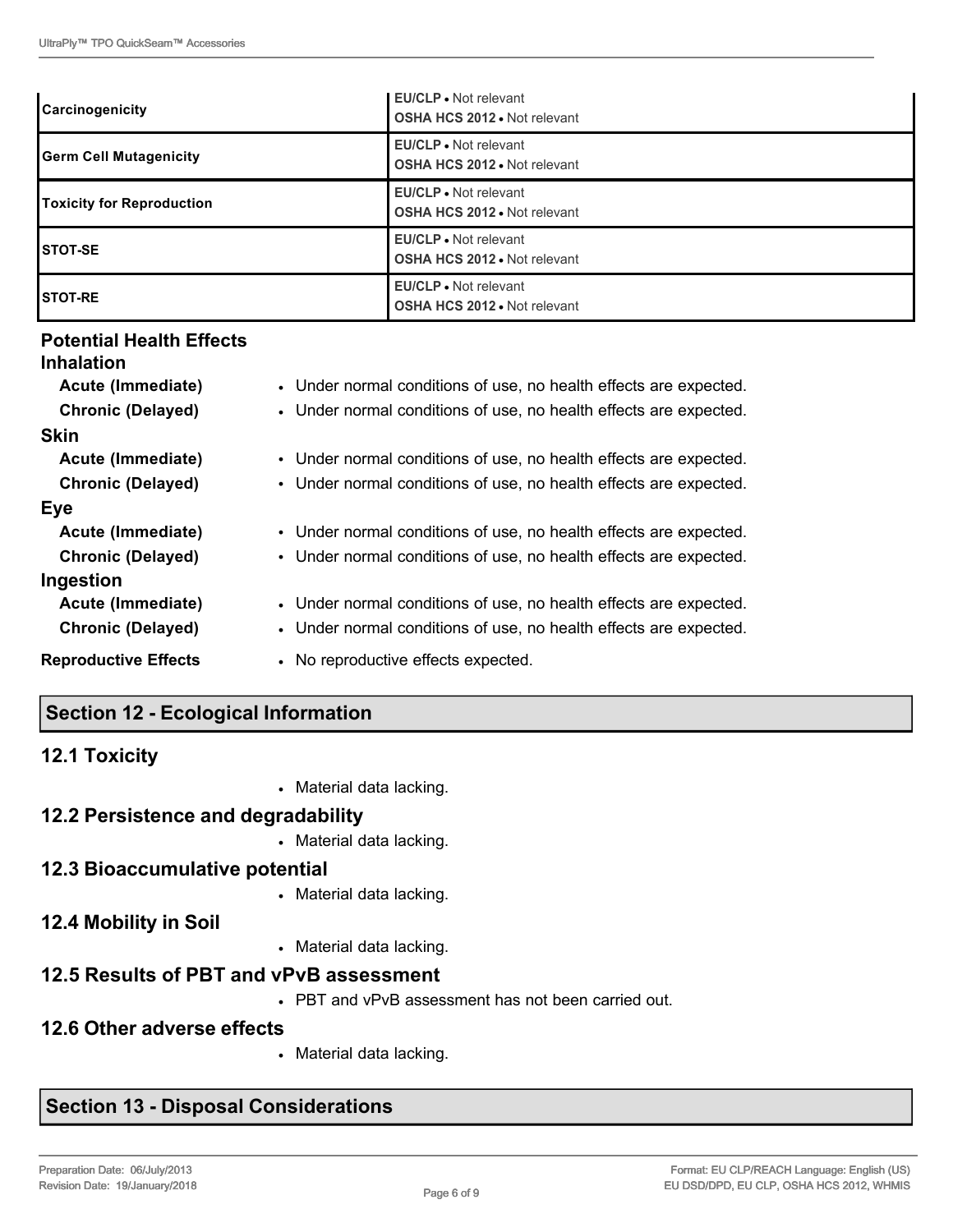## **13.1 Waste treatment methods**

- **Product waste** Dispose of content and/or container in accordance with local, regional, national, and/or international regulations.
- 
- **Packaging waste Dispose of content and/or container in accordance with local, regional, national, and/or** international regulations.

## **Section 14 - Transport Information**

|                  | <b>14.1 UN</b><br>number | 14.2 UN proper<br>shipping name | 14.3 Transport hazard<br>class(es) | 14.4 Packing<br>group | <b>14.5 Environmental</b><br>hazards |
|------------------|--------------------------|---------------------------------|------------------------------------|-----------------------|--------------------------------------|
| <b>DOT</b>       | <b>NDA</b>               | Not Regulated                   | <b>NDA</b>                         | <b>NDA</b>            | <b>NDA</b>                           |
| <b>TDG</b>       | <b>NDA</b>               | Not Regulated                   | <b>NDA</b>                         | <b>NDA</b>            | <b>NDA</b>                           |
| <b>IMO/IMDG</b>  | <b>NDA</b>               | Not Regulated                   | <b>NDA</b>                         | <b>NDA</b>            | <b>NDA</b>                           |
| <b>ADN</b>       | <b>NDA</b>               | Not Regulated                   | <b>NDA</b>                         | <b>NDA</b>            | <b>NDA</b>                           |
| ADR/RID          | <b>NDA</b>               | Not Regulated                   | <b>NDA</b>                         | <b>NDA</b>            | <b>NDA</b>                           |
| <b>IATA/ICAO</b> | <b>NDA</b>               | Not Regulated                   | <b>NDA</b>                         | <b>NDA</b>            | <b>NDA</b>                           |

#### **14.6 Special precautions for**  • None known. **user**

**14.7 Transport in bulk according to Annex II of Marpol and the IBC Code** • Not relevant.

## **Section 15 - Regulatory Information**

## **15.1 Safety, health and environmental regulations/legislation specific for the substance or mixture**

#### **SARA Hazard Classifications** • None

#### **Canada**

**Labor Canada - WHMIS - Classifications of Substances** Not Listed **Canada - WHMIS - Ingredient Disclosure List** Not Listed

#### **Environment**

**Canada - CEPA - Priority Substances List** Not Listed

## **China**

#### **Other**

**China - Annex I & II - Controlled Chemicals Lists** Not Listed

## **Europe**

**Other EU - CLP (1272/2008) - Annex VI - Table 3.2 - Classification** Not Listed **EU - CLP (1272/2008) - Annex VI - Table 3.2 - Concentration Limits** Not Listed **EU - CLP (1272/2008) - Annex VI - Table 3.2 - Labelling** Not Listed **EU - CLP (1272/2008) - Annex VI - Table 3.2 - Notes - Substances and Preparations**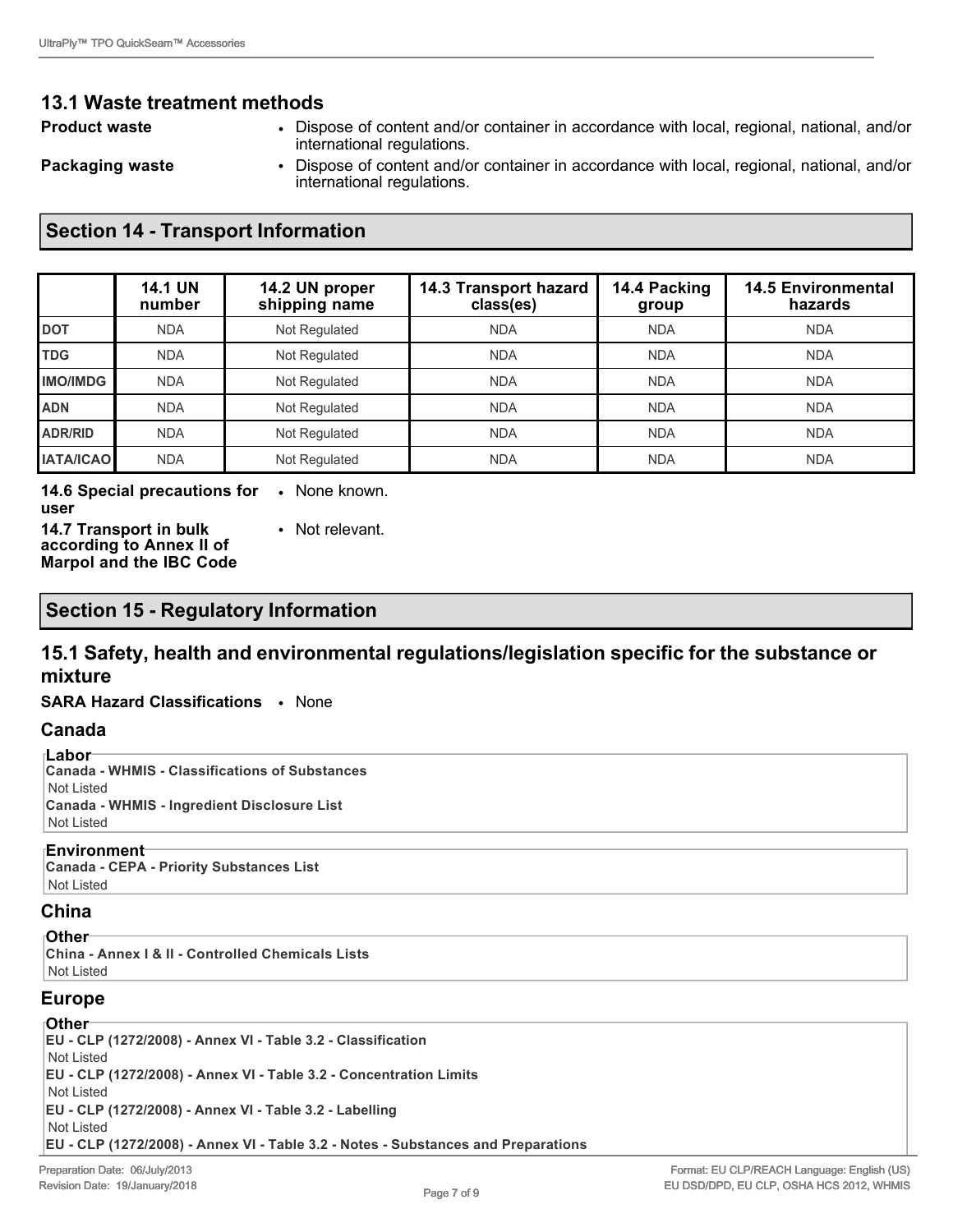Not Listed **EU - CLP (1272/2008) - Annex VI - Table 3.2 - Safety Phrases** Not Listed

#### **Germany**

#### **Labor**

**Germany - Immission Control - Qualifying Quantities for Major Accident Prevention** Not Listed **Germany - Immission Control - Qualifying Quantities for Safety Reporting** Not Listed **Germany - TRGS 505 - Specific Lead Regulations** Not Listed **Germany - TRGS 511 - Specific Ammonium Nitrate Regulations** Not Listed

#### **Environment**

| <b>Germany - TA Luft - Types and Classes</b>                            |
|-------------------------------------------------------------------------|
| Not Listed                                                              |
| Germany - TA Luft - Emission Limits for Carcinogenic Substances         |
| Not Listed                                                              |
| Germany - TA Luft - Emission Limits for Fibers                          |
| Not Listed                                                              |
| Germany - TA Luft - Emission Limits for Inorganic Dusts                 |
| Not Listed                                                              |
| Germany - TA Luft - Emission Limits for Inorganic Gases                 |
| Not Listed                                                              |
| Germany - TA Luft - Emission Limits for Organic Substances              |
| Not Listed                                                              |
| <b>Germany - Water Classification (VwVwS) - Annex 1</b>                 |
| Not Listed                                                              |
| Germany - Water Classification (VwVwS) - Annex 2 - Water Hazard Classes |
| Not Listed                                                              |
| <b>Germany - Water Classification (VwVwS) - Annex 3</b>                 |
| Not Listed                                                              |

## **United States**

**Labor U.S. - OSHA - Process Safety Management - Highly Hazardous Chemicals** Not Listed **U.S. - OSHA - Specifically Regulated Chemicals** Not Listed **Environment U.S. - CAA (Clean Air Act) - 1990 Hazardous Air Pollutants**

Not Listed **U.S. - CERCLA/SARA - Hazardous Substances and their Reportable Quantities** Not Listed **U.S. - CERCLA/SARA - Radionuclides and Their Reportable Quantities** Not Listed **U.S. - CERCLA/SARA - Section 302 Extremely Hazardous Substances TPQs** Not Listed **U.S. - CERCLA/SARA - Section 313 - Emission Reporting** Not Listed **U.S. - CERCLA/SARA - Section 313 - PBT Chemical Listing** Not Listed

## **United States - California**

**Environment**

**U.S. - California - Proposition 65 - Carcinogens List** Not Listed **U.S. - California - Proposition 65 - Developmental Toxicity** Not Listed